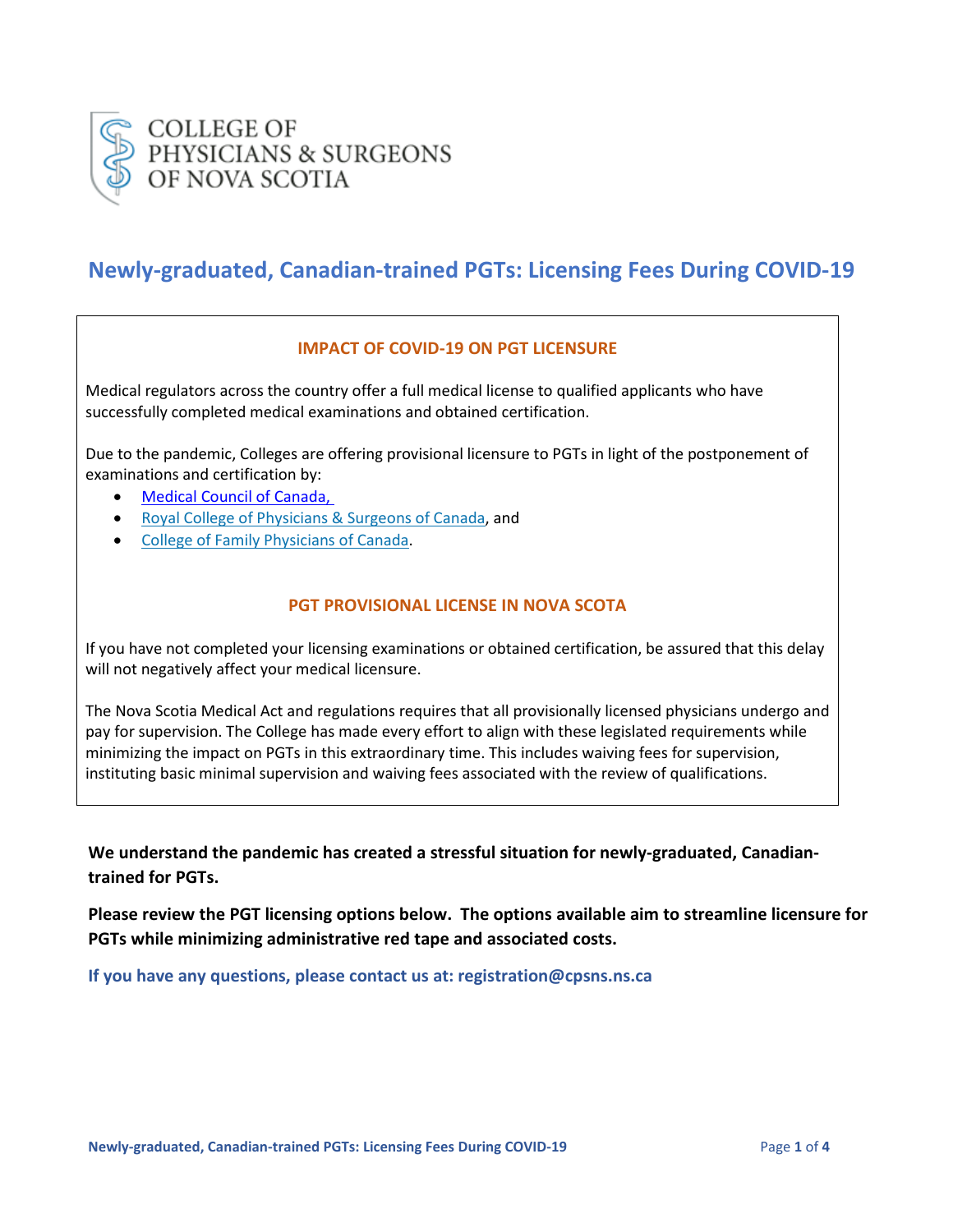### **LICENSING OPTIONS FOR NEWLY-GRADUATED, CANADIAN-TRAINED PGTs**

#### **Are you a PGT who has not taken certification exams and have obtained your LMCC?**

To qualify for this Defined licence you must:

- be Canadian-trained;
- be eligible for the Royal College of Physicians and Surgeons of Canada or College of Family Physicians of Canada certification examinations; **AND**
- have obtained the LMCC.

#### **If you wish to practice in Nova Scotia from June 1, 2020 onward, the fees will be as follows:**

- \$450 College application fee, collected through physiciansapply
- \$850 one-time registration fee **and**
- \$975 half year license fee (if practising between June 1 December 31, 2020) or \$300 per month if applying for November and/or December 2020 only and
- the annual license fee for 2021 (for 2020 it is \$1950) paid at the time of annual renewal (paid in November for the upcoming year)

# **If you only want to practice for a period of one or two months before you write your certification exam this option is as follows:**

- The \$450 College application fee, collected through physiciansapply **and**
- The monthly license fee is \$300 for each 30-day period
- You are placed on basic supervision which is minimal oversight by a physician in or near your locations practicing within a similar scope and selected by the NSHA
- Supervision fees are waived
- Review of qualification fee is waived (this will be reimbursed at \$350 once the balance of the application is received)

#### **If you decide to stay beyond this period, fee implications are the following:**

- \$850 one-time registration fee **and**
- \$975 half year license fee (if continuing to practice between June 1 December 31, 2020) or \$300 per month if applying for November and/or December 2020 only and
- the annual license fee for 2021 (for 2020 it is \$1950) paid at the time of annual renewal (paid in November for the upcoming year)

## **If you wish to extend your license beyond one or two months and if you fail the certification examination in fall 2020, you will be required to pay:**

- \$850 one-time registration fee **and**
- \$975 half year license fee (if continuing to practice between June 1 December 31, 2020) **or** \$300 per month if applying for November and/or December 2020 only **and**
- supervision fees at \$3600/year paid quarterly **and**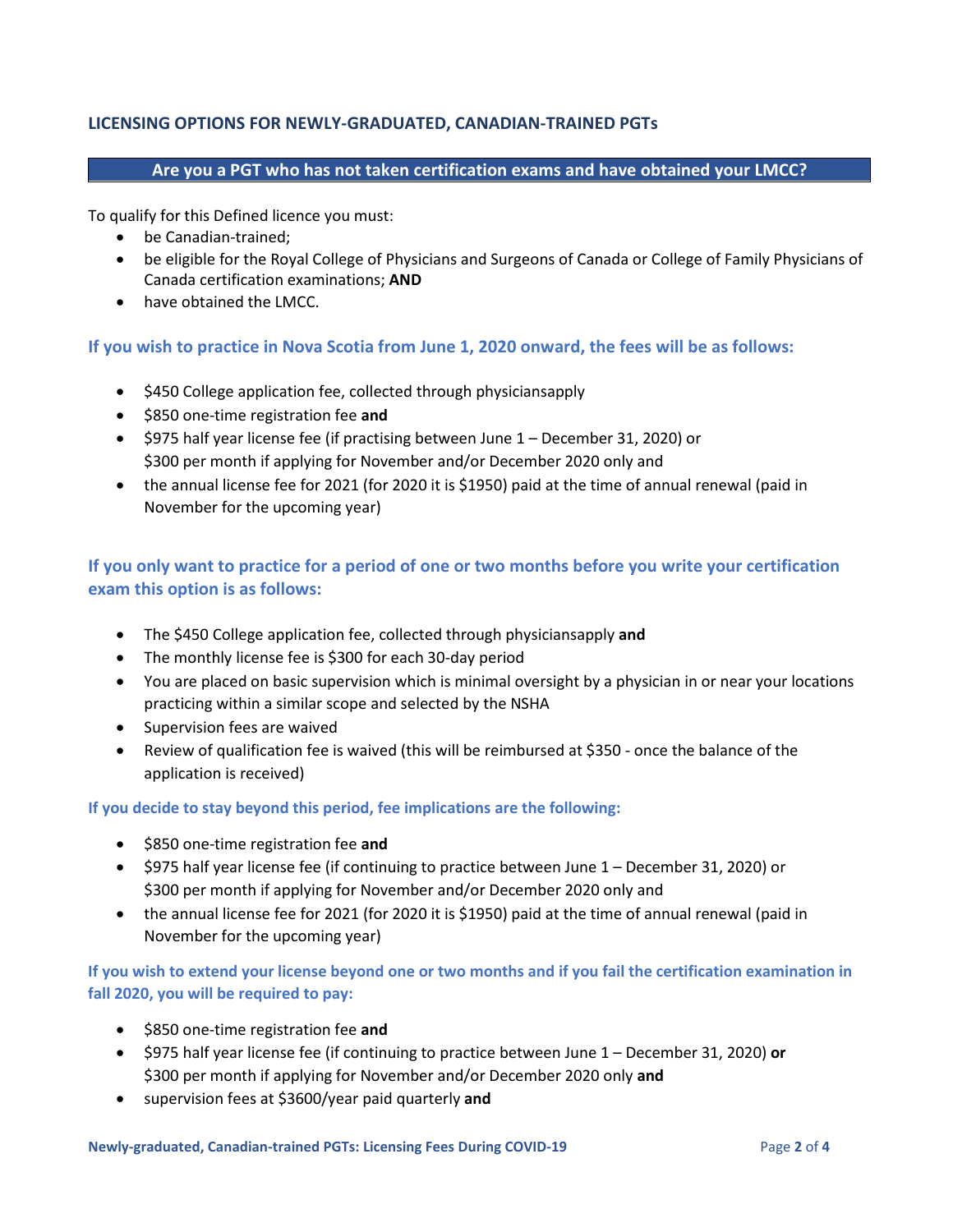• the annual license fee for 2021 (for 2020 it is \$1950) paid at the time of annual renewal (paid in November for the upcoming year)

#### **Are you a PGT who has not taken certification exams and previously failed the MCCQE Part II?**

If you have not passed the MCCQE2, and you otherwise qualify, you will be placed on a typical Defined licence on standard level supervision. Standard level supervision requires a supervisor who will review patient records, observe direct or indirect patient care encounters / procedures, perform medical colleague interviews and review of the physician's continuing professional development. All supervision activities are documented via the College's on-line supervision portal. Each cycle of standard level supervision is one year in duration. Supervision activities continue until a Full licence has been achieved.

#### **Those requiring Standard level supervision must pay supervision fees**

To qualify for this Defined licence you must:

- be Canadian-trained;
- be eligible for the Royal College of Physicians and Surgeons of Canada or College of Family Physicians of Canada certification examinations; **AND**
- be eligible for the Medical Council of Canada Exam Part II.

#### **If you wish to practice in Nova Scotia between June 1 – December 31, 2020 theoption is as follows:**

- The \$450 College application fee, collected through physiciansapply **and**
- \$850 one-time registration fee **and**
- \$975 half year license fee **and**
- You will be placed on Standard level supervision and required to pay supervision fees at \$3600/year paid quarterly until you obtain both certification and the LMCC **and**
- the annual license fee for 2021 (for 2020 it is \$1950) paid at the time of annual renewal (paid in November for the upcoming year)
- Review of qualification fee is waived (this will be reimbursed at \$350 once the balance of the application is received)

#### **Are you a PGT who has not taken certification exams and not attempted the MCCQE II?**

To qualify for this Defined licence you must:

- be Canadian-trained;
- be eligible for the Royal College of Physicians and Surgeons of Canada or College of Family Physicians of Canada certification examinations; **AND**
- be eligible for the Medical of Council Canada Exam Part II and not previously attempted this exam.

#### **If you wish to practice in Nova Scotia from June 1, 2020 onward, the fees will be as follows:**